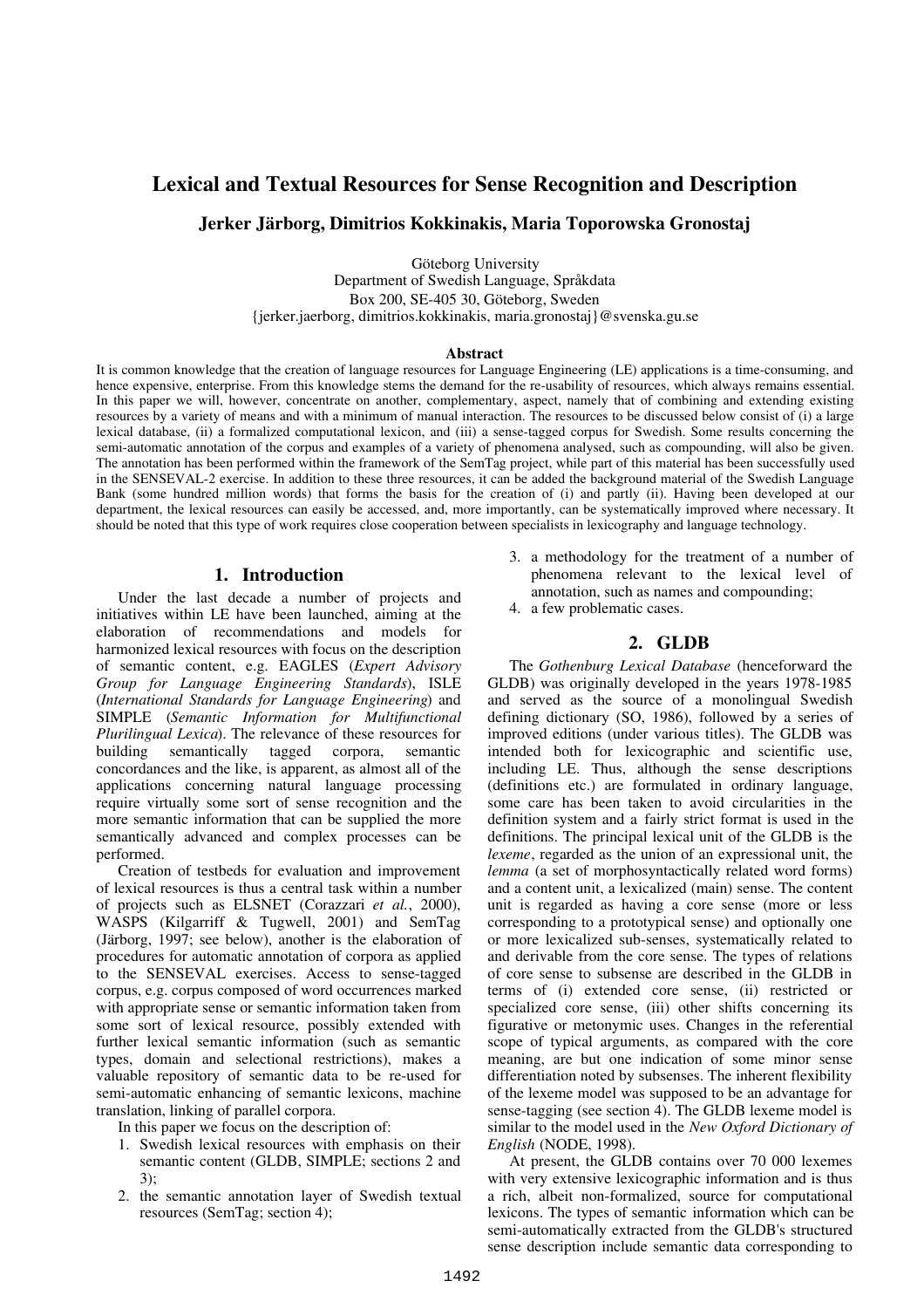Pustejovsky's (1995) qualia, domain information and to some extent information supporting assignment of the lexicon entry to the ontological type.

### **3. SIMPLE**

In the course of Språkdata's participation in the EU projects PAROLE (*Preparatory Action for Linguistic Resources Organisation for Language Engineering*) and SIMPLE (*Semantic Information for Multifunctional Plurilingual Lexica*) the structure of formalized computational lexicons was elaborated and model lexicons were built for 12 languages including Swedish. In the SIMPLE project, a computational lexicon with focus on semantic information was produced, comprising some 10 000 semantic units. The units are based on and linked to the syntactic units from the PAROLE lexicon, which means that formalized syntactic information from the latter is directly accessible for the SIMPLE semantic units. These semantic units are described in a strict format which is a cluster of semantic features with predefined values, whenever possible (see Lenci *et al.* 1999 for full documentation on the model and format). In the Swedish SIMPLE lexicon, the following subset of semantic features has been used to encode the semantic properties and behaviour of nouns and verbs. We exemplify them with values for the noun *katt* 'cat' and the two core senses of the verb *måla* 'paint': *måla 1* 'paint 1, to cover the surface of (something) with paint, as decoration or protection' and *måla 2* 'paint 2, to depict (an object, person, or scene) with paint'.

- semantic type, whose value is an element in the SIMPLE ontology list (e.g. Semu <katt> 'cat' EARTH ANIMAL; <måla 1> 'paint 1' PURPOSE ACT; <måla 2> 'paint 2' PHYSICAL CREATION);
- *domain*, whose value is an element in the LexiQuest's domain list (Semu <katt> GENERAL, ZOOLOGY; <måla 1> GENERAL; <måla 2> GENERAL, GRAPHIC ARTS);
- semantic class, whose value is an element in the LexiQuest's semantic class list for nouns and EWN classification of verbs. (Semu <katt>: MAMMAL; <måla 1>, <måla 2> CREATION);
- *glossa,* a definition taken from GLDB;
- semantic argument structure, list of arguments assigned by the predicative expression. (Semu <måla  $1 > \&$  <måla 2> arg 1, arg 2, arg 3, arg 4);
- *selectional restrictions/preferences on arguments*, whose values are either semantic types or particular representations of Semus. The latter are chosen whenever the preference is restricted to a unique realisation, e.g. for the verb *mjau* 'miaow' the first argument is specified as <katt>. Otherwise <måla 1> arg1 HUMAN, arg2 CONCRETE ENTITY, arg 3 INSTRUMENT, arg 4 MATERIAL (paint);
- *status of the argument,* the arguments can take one of the following values: *true*, *default* or *shadow*. The true value is chosen when the arguments are obligatorily realized; the default value is for semantically optional realisations and the shadow value is for those arguments which are incorporated in the meaning of a lexical item (Pustejovsky, 1995). Thus, for the verb *måla* the true arguments are: arg1,

arg2, the default argument is arg 3 and the shadow argument is arg 4;

- *link to the syntactic unit* (Synu). The Synus in the Swedish PAROLE lexicon are linked to the Semus in the Swedish SIMPLE lexicon, which is effected in a robust information block with a coherent and exhaustive morphological, syntactic and semantic description. The linking of these units is one-to-one, one-to-many or many-to-one;
- *link to a corresponding lexeme in GLDB*, which not only provides access to all the lexical information encoded in GLDB, but also relates these two resources to each other.

The latter linkage is substantial for further utilization of GLDB and for enhancing of SemTag with new layers of semantic information, which in turn augment the scope of possible applications.

### **3.1. Extending SIMPLE**

Promising experiments have been made to automatically extend the coverage of the relatively small SIMPLE lexicon by taking into consideration the compounding, a distinctive feature of the Swedish language, and semantic similarity in noun phrases of enumerative type.

In the first approach, we have assumed that a considerable number of casual or on the fly created compounds can inherit relevant parts of semantic information, provided that the heads of lexemes occur in the SIMPLE lexicon, and make their incorporation into the lexicon feasible. However, in order to restrain automatic incorporation of lexicalised compounds having idiomatic, metaphoric or metonymic meaning, we check whether a compound is included as a separate entry (i.e. whether it is lexicalised) in the GLDB defining dictionary. If this is the case, the compound is not subjected to automatic inheritance. We apply compound segmentation only to the productive compounds and only the heads of these are matched against the SIMPLE lexicon and annotated with information on their semantic class. For instance, none of the words in the phrase: *färjor, kryssnings|fartyg, tankers och ro-ro-|fartyg* 'ferries, cruise liners, tankers and ro-ro-vessels' are in the SIMPLE lexicon. During segmentation, however, the second and fourth words' heads get the label VEHICLE since they match the entry *fartyg* 'vessel' (which is in the SIMPLE lexicon) and, based on a number of conditions satisfied, the remaining nouns can be matched with the same class; see (Kokkinakis *et al.*, 2000) for details on this method.

The above approach can be even combined with parsing of specific types of noun phrases. After the compound segmentation process has been performed and the semantic matching with items in the SIMPLE lexicon accomplished, one can take into consideration the semantic similarity of the noun types occurring in enumerative noun phrases. Thus, in this approach, we investigate how, and to what extent a partial parser can be utilized to automatically extend existing semantic lexicons. The method rests on the assumption that words entering into the same enumerative, syntagmatic relation with other words are perceived as semantically similar. Given the semantic information on a few category members, we automatically collect and examine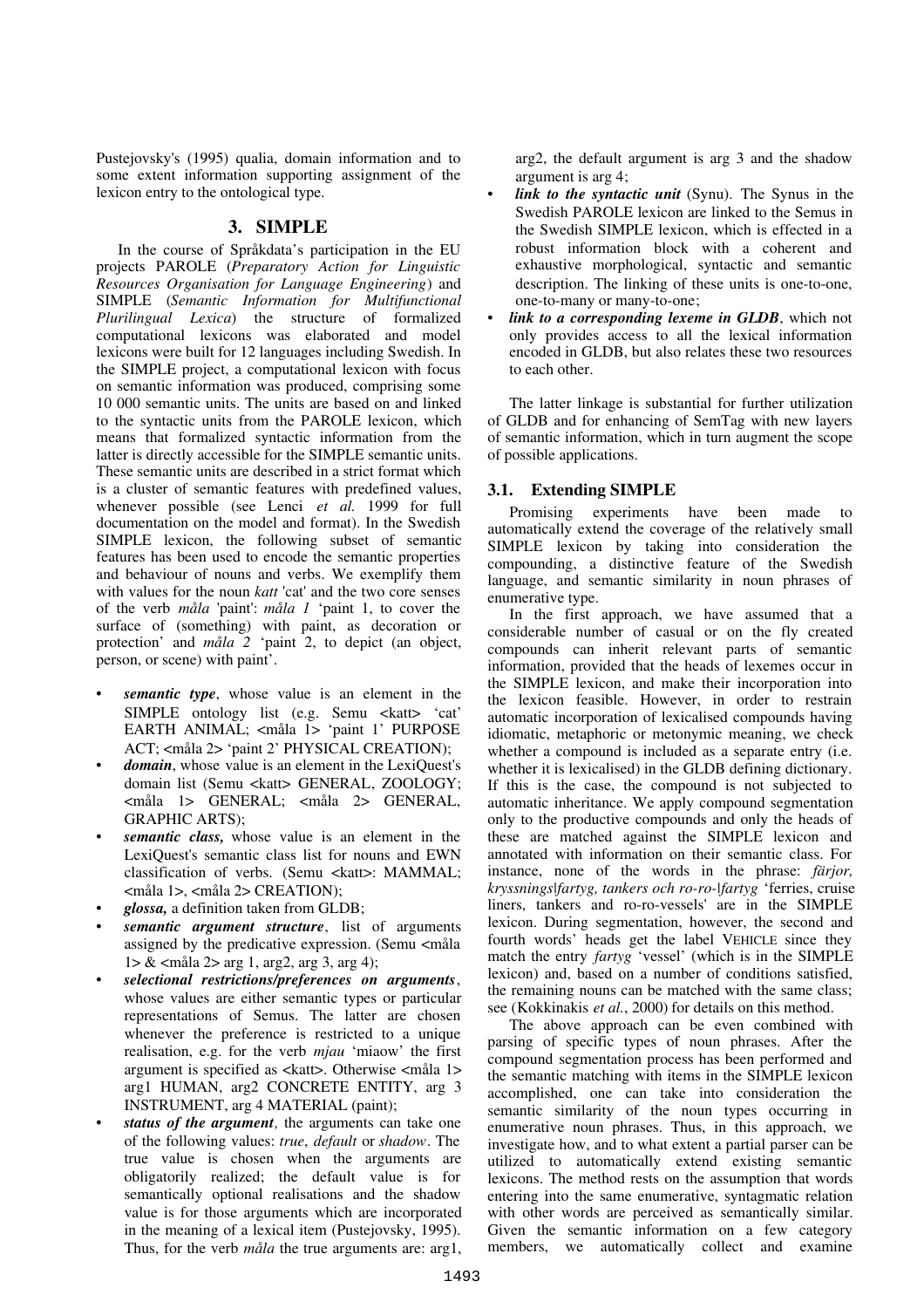surrounding contexts and thus try to identify other words that might also belong to the same semantic class. Large quantities of partially parsed corpora are an important ingredient for the enrichment and further development of the semantic resources. For instance, the common nouns: *jurist* 'lawyer', *optiker* 'optician' and *läkare* '(medical) doctor' have being manually coded in the (original) SIMPLE lexicon, with the OCCUPATION-AGENT semantic class ("individuals or groups of humans identified according to a role in professional, social or religious disciplines"). In the noun phrase: *jurister, läkare, optiker, psykologer och sjukgymnaster* the three first nouns get the OCCUPATION-AGENT label, while the two last, namely 'psychologist' and 'physiotherapist' will also get the same label by the system, since they satisfy a number of condition, such as that they have not received a semantic class annotation and the rest of the members of the phrase (at least two) have been assigned the same semantic class; see (Kokkinakis, 2001) for details on this approach.

Both methods are of equal importance: through parsing we allow the incorporation of new, mainly noncompound words; through compounding we allow new compounds of existing words. The experiments carried out so far have shown that input data of 1000 entries can be expanded to 25 000 (22 000 through compounding and 3000 through parsing).

It may also be possible to equate some SIMPLE semantic classes with certain headwords (found by pattern matching) in the GLDB definitions and thus extend the SIMPLE lexicon with new entries described partially, e.g all the words in the GLDB defined as *person*, *man, woman, child* etc. might be automatically assigned to the semantic class HUMAN. A similar procedure can apply to many other concrete and abstract noun classes, such as for example animals, body parts, different types of artifacts or properties. In other words, hyperonymy relations between the lexicon entries and their headwords (genus proximum) in GLDB's definitions can not only be utilized to enrich the SIMPLE lexicon but also to make this type of semantic information explicit and accessible in the GLDB.

There is no doubt that systematic enhancement, harmonization and integration of the semantic information in these two lexical resources can be carried through even on other semantic layers. The domain layer is one of these, as the domain inventory in these two resources shows some overlap. Labels referring to sciences, like mathematics chemistry, zoology etc., arts and its subbranches, like literature, music, or other subject areas, like gardening, knitting, heraldry, are but some examples which make the transfer of domain information in the both directions feasible.

# **4. SemTag**

The sense-tagging project is called *Lexikalisk betydelse och användningsbetydelse* "Lexical Sense and Sense in Context", henceforth informally referred to as SemTag. The theoretical aim of the project was to test the hypothesis of the GLDB, namely that it is possible to describe the lexical senses of words in a way that predicts their senses in actual linguistic usage. The practical goal was to produce a large, semantically tagged, text corpus, to serve as an empirical base for language engineering. The tagging is carried out in a KWIC format interface (see figure 1) and proceeds alphabetically, although some

articles in the corpus (over a million tokens, balanced according to the principles of the Brown corpus) have already got each text word tagged<sup>1</sup>. At least  $250000$  text words have been tagged. Many of the text words consists of predictable, non-lexicalized compounds, both elements of which are represented in the GLDB; such words are subject to special treatment (see below).

The SemTagged material can be accessed and sorted in various ways, including a sense-ordered version, in which the semantic description from the GLDB is given, followed by all the concordance lines containing the lexeme or sub-sense in question. This version can be regarded as a kind of lexicon with a large set of authentic examples or as a collection of text passages in which the words have been annotated semantically; *cf.* Miller *et al.* 1993 and Landes *et al.* (1998) and the notion of *semantic concordance* exemplified in these works and implemented in the SEMCOR corpus, as well as the work by Ng & Lee (1996) resulting into the DSO corpus. In this form, the material is being extensively used in a project investigating lexical relations from a cognitive perspective (Norén, 2002). In Language Engineering, SemTagged material has already been used in the Swedish part of the SENSEVAL-2 competition (Kokkinakis *et al.*, 2001) and the full material will, in time, be made generally available for research via the Internet.

The SemTag project, which has been carried out by several persons, seems to prove that manual sense-tagging can be carried out with a great deal of confidence, which partly can be explained by the dynamic lexeme model of the GLDB. Most uncertain cases are due to avoidable deficiencies in the GLDB (i.e. where the semantic descriptions do not adhere to the GLDB principles, see section 5) and can thus be eliminated after systematic adjustments of units or definitions. The process allows for qualitative and quantitative evaluation of manual sensetagging, as well as providing a valuable feedback for the GLDB.

It may be thought that the principal computational use of the SemTagged material would be as a 'gold standard' for semantic disambiguation experiments. However, since the GLDB and the SIMPLE lexicon have been linked, it follows that a text word tagged as a GLDB sense unit can be automatically marked with the semantic classes and domains of SIMPLE, if it belongs to the central vocabulary. Since the SIMPLE lexicon is formalized, many other uses become feasible. (Here it should be noted that the final element of a compound noun, which is the semantic head in most cases, will often belong to the central vocabulary, which means that the coverage of the SIMPLE lexicon in the SemTagged material is greater than would appear at first sight, *cf.* section 4.1). Thus, many sentences and constituents in a sense-tagged text can be analysed in some basic semantic dimensions. It is expected that the corresponding features bundles will prove to be sufficient e.g. for checking syntactic parsing or for roughly classifying the content of a text. Although the corpus used in SemTag is not tagged in its entirety yet, it may also be possible, in some cases, to define the

 $\overline{a}$ 

<sup>1</sup> At this stage of the project the Stockholm-Umeå Corpus (SUC) Ejerhed *et al.* (1992) is used for the lexical semantic tagging. SUC is already part-of-speech annotated and manually verified.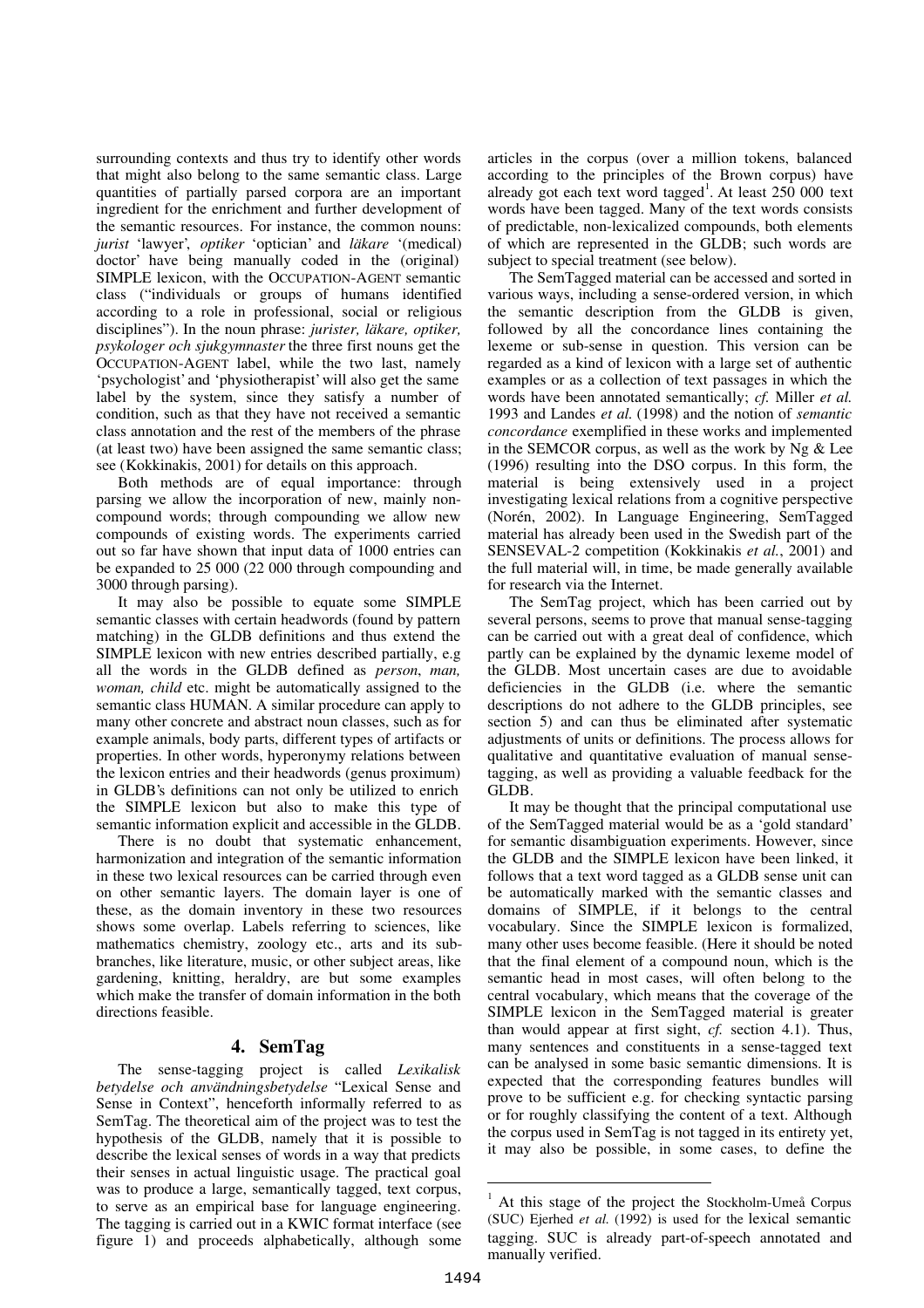'semantic context' for a given lexeme in the SIMPLE categories. For instance, the two senses of the verb *träna* 'to train' namely 1. improve one's particular skill[...] and 2. teach (a person or animal) a particular skill, restrict the semantic context in different ways. For the *träna 1* the subject argument is restricted to the semantic class HUMAN and the object argument to the class PURPOSE ACT (e.g. *hon tränar löpning* 'she practises running') and for *träna 2* the restrictions on human subject are weakened, as the nouns subcategorized as HUMAN or ACT can appear in this position (e.g*. läraren/räkning*

*tränar skolbarnen i abstrakt tänkande* 'the teacher/ counting trains the pupils in abstract thinking'). The direct object position can be filled only with the nouns of the type HUMAN and it can be followed by a prepositional object referring to PURPOSE ACT or some PROPERTY. It might be worth to mention that the subsense of the latter points out the BODY PART as a possible realisation of the direct object (e.g. *Han tränar sina muskler* 'He trains his muscles').



Figure 1: The KwicTag Interface

### **4.1. SemTag: Compounding**

Swedish is a strongly compounding language (like most other Germanic languages) and many compound text words in any Swedish material are lexically not represented, temporarily constructed compounds, generally with predictable meanings. In almost all cases, such compounds are essentially binary and, in most cases, both elements are represented in the GLDB. In SemTag, the lexically represented elements are separately tagged with the respective GLDB units, whereupon the semantic relation between the elements is described by a schematic definition, selected from a limited set (at present comprising some 50 definitions; see table 1). Thus, the compounds *bomullstyg* and *klänningstyg* are analysed as follows (in translation):

| 1st element $(X)$ : <b>bomull</b> $1/1$ 'cotton'                               |  |
|--------------------------------------------------------------------------------|--|
| 2nd element $(Y)$ : tyg $1/1$ 'fabric'                                         |  |
| Relation: 'Y that consists of X'                                               |  |
| 1st element $(X)$ : klänning $1/1$ 'dress'                                     |  |
| 2nd element $(Y)$ : tyg $1/1$ 'fabric'<br>Relation: 'Y that is intended for X' |  |
|                                                                                |  |

Even from these elementary examples, it can be seen that it would be possible, given a sizable number of such analysed compounds, to automatically establish a "semantic compounding profile" for all lexemes in predictable compounds. Here, the lexeme *tyg 1/1* coud be described as having the tendency to be the semantic head of attributes referring to material or to intended use.

Similarly, the lexeme *bomull 1/1* would probably almost always appear in compounds as "X" in the relation 'Y that consists of X', i.e. as an attributive material. Such semantic information would seem to be a useful complement to formal semantic classification of the SIMPLE type; examples are given in the table below (the last definition is considered the default one).

| <b>Semantic Definition</b> | Example                           |
|----------------------------|-----------------------------------|
| Y that is located in/at    | klassrumsdörr<br>classroom+door   |
| Y that is made up of X     | kanalsystem canal+system          |
| that originates from X     | <i>smutsfläck</i> dirt+stain      |
| Y that is aimed at X       | <i>kaninjakt</i> rabbit+hunt      |
| $Y$ that is about $X$      | partikelfysik<br>particle+physics |
| Y that produces X          | batterifabrik<br>battery+factory  |
| Y that prevails in X       | partiideologi<br>party+ideology   |
| Y that contains X          | kaffetermos<br>coffee+thermos     |
| Y that consists of X       | <i>kaffepulver</i> coffee+powder  |
| that has to do with        | klädbesvär clothes+trouble        |

#### Table 1: A Selection of Semantic Definitions with Examples

Obviously, compounding profiles would enable precise automatic analyses of new compounds with known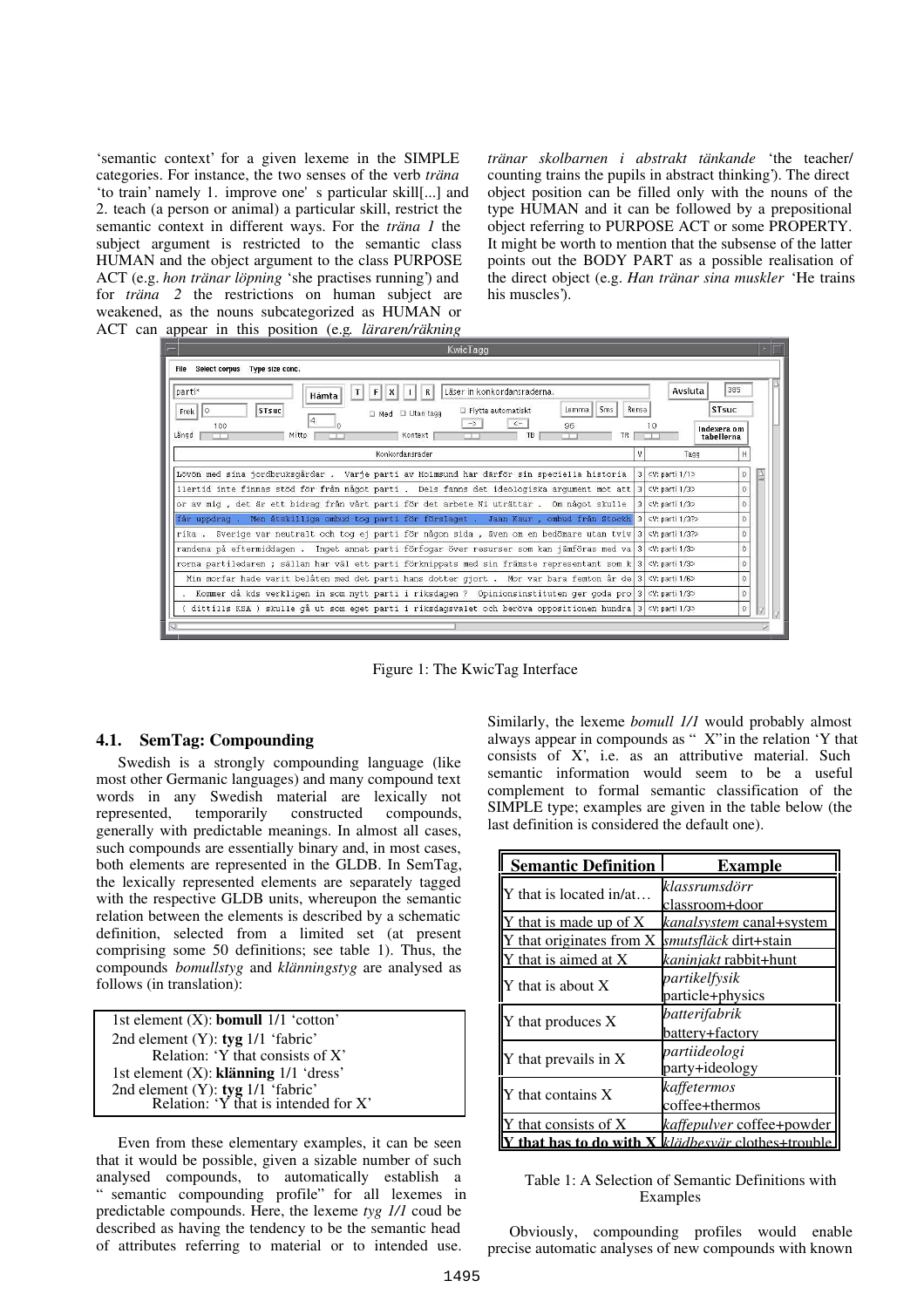elements and good approximate analyses of compounds with an unknown first (or even second) element. They may also assist in analysing the semantic relation between the elements used as free units in syntactic constructions (*köpa tyg till en klänning* 'buy fabric (to be used) for a dress'; *cf*. *köpa tyg till en släkting* 'buy fabric to (be used by) a relative'). At the very least, the compounding profiles could be used for semantically verifying the results of morphologically based compound segmentations.

### **4.2. Semantic Annotation: Names**

Names, both proper names and single or multiword names of various types are appropriately marked. Such names include: surnames and undecidable person names (e.g. *Martinsson*), female first names (e.g. *Anna*) and male first names (e.g. *Magnus*), place names (e.g. *Kaliningrand, Litauen*) organizations, object and brand names (e.g. *Volvo*), institution names (e.g. *Konstfack*), titles of films, books and radio programs (e.g. *Klarspråk*), place names of various types, such as bodies of water (e.g. *Klappmarksbäcken, Långsjön*), addresses (e.g. *Klippgatan*).

Sometimes names, particularly those of firms, institutions and titles will be multiword names (next section).

### **4.3. Semantic Annotation: Multiwords and Idiomatic Expressions**

While manually annotating text corpora, special attention has been paid to lexemes occurring in idiomatic expressions. These lexemes are tagged in a twofold way, that is, with the lemma and sense number to show their affiliation to a particular meaning and also with a label idiom to show that they are part of an idiom listed in the comment field. Thus, an inventory of the idiomatic expressions instantiated in the tagged corpora can be compiled. Its relevance for NLP tasks like automatic annotation of corpora, machine translation and summarization is obvious.

Thus, in the example *kusten var klar* 'the coast was clear' both the lexeme *kust 1/1* 'coast' and *klar 1/4* 'clear' will be marked with the additional information: *i uttr. "kusten är klar"* 'in the expression "the coast is clear" '. In the case where a multiword unit is also some kind of name, the following format is used: *i uttr. "Kalle på Spången" (name, title)*.

# **4.4. SemTag: Problematic Aspects**

The chief linguistic problem of semantic tagging is that the lexical base, in this case the GLDB, is semantically inadequate in some way. This problem is discussed in section 5. A minor problem is when authors are consciously ambiguous, e.g. using punning and similar meta-linguistic devices. Instances of such things are very rare.

Problems of a more technical kind are more frequent (although probably negligible, statistically speaking). The two most typical cases are: (i) The text word is a regular derivative of a lexeme in the GLDB but is not represented there. Thus, due partly to lexicographic tradition, deverbal nouns derived with the suffixes *-ning* or *–ande* and abstract nouns derived from adjectives with the suffix *–het* (corresponding to English –*ness*) are normally not

represented in the GLDB. Such cases are treated as a kind of compounds, lacking overt last elements. Thus, the text words *mjukhet* are tagged as *mjuk 1/1* and *mjuk 1/2/a*, as adequate, and are secondarily marked as having a second, nominal element *–het*. (ii) The text word is a component of non-lexicalized compounds. Thus, the text word *kultursponsringsfrågor* has as first element *kultursponsring* 'sponsoring of culture', which of course is not represented in the GLDB, and can only be tagged as 'unknown entity' (such as names). The second element is tagged *fråga 1/2* 'issue'. The internal composition of the first element (the element of which *kultur* and *sponsring* are represented in the GLDB) is described in a secondary comment.

# **5. Enhancement of the Lexical Resources**

In the course of applying the lexical units of the GLDB to a large text corpus, several types of cases will be encountered where the database does not cover the text words. Some of these cases are of a technical nature and are described in section 4.4. Then there are words that cannot reasonably be represented in a lexical database, since they are of a more or less encyclopedic nature (and also unlimited in number); to this category belongs the proper nouns and others. When it comes to "real", not compound, words not represented in the GLDB, one has to make a decision for each word whether it is sufficiently familiar and lexically central for it to be added to the database (obviously, highly specific scientific terms and the like have a low priority for a general lexical database). Nevertheless, many new lemmas and lexemes have passed the tests and been included in the GLDB, mostly because they reflect a changing reality. This type of enhancement, simply the addition of new lexical entities, is an obvious result to be gained by testing the database on new texts. There are, however, more subtle (and interesting) changes that are motivated by the sense-tagging experience: the establishing of new lexemes under the same lemma, the splitting of a lexeme into two or, conversely, the collapsing of two lexemes into one, the addition of new sub-senses to existing lexemes, the re-organisation of core senses and sub-senses into a new local semantic network, the re-formulation of definitions (changing headwords and hence semantic category), and so forth. Many of these types are described in Järborg (1999). It should be emphasized, though, that changes in the database must be systematic and consistent with general semantic principles: a single text instance with deviating semantics is not enough to motivate the establishment of (say) a new sub-sense.

# **5.1. New Senses**

Describing and motivating lexical changes in detail requires a good deal of space; here we will restrict ourselves to one simple example. In the case of the lexeme *plast* 'plastic', the core sense is described as being that of a type of material with certain properties and uses (there is also a sub-sense focusing on connotations of low quality and so forth). However, in the texts there are several instances of *plast* being used for a film of this material, used for covering something. A comparable metonymic use is lexicalized in the case of *järn* 'iron'; the core sense is also that of a material but a sub-sense 'implement of iron' has been established. It is thus logical to establish a